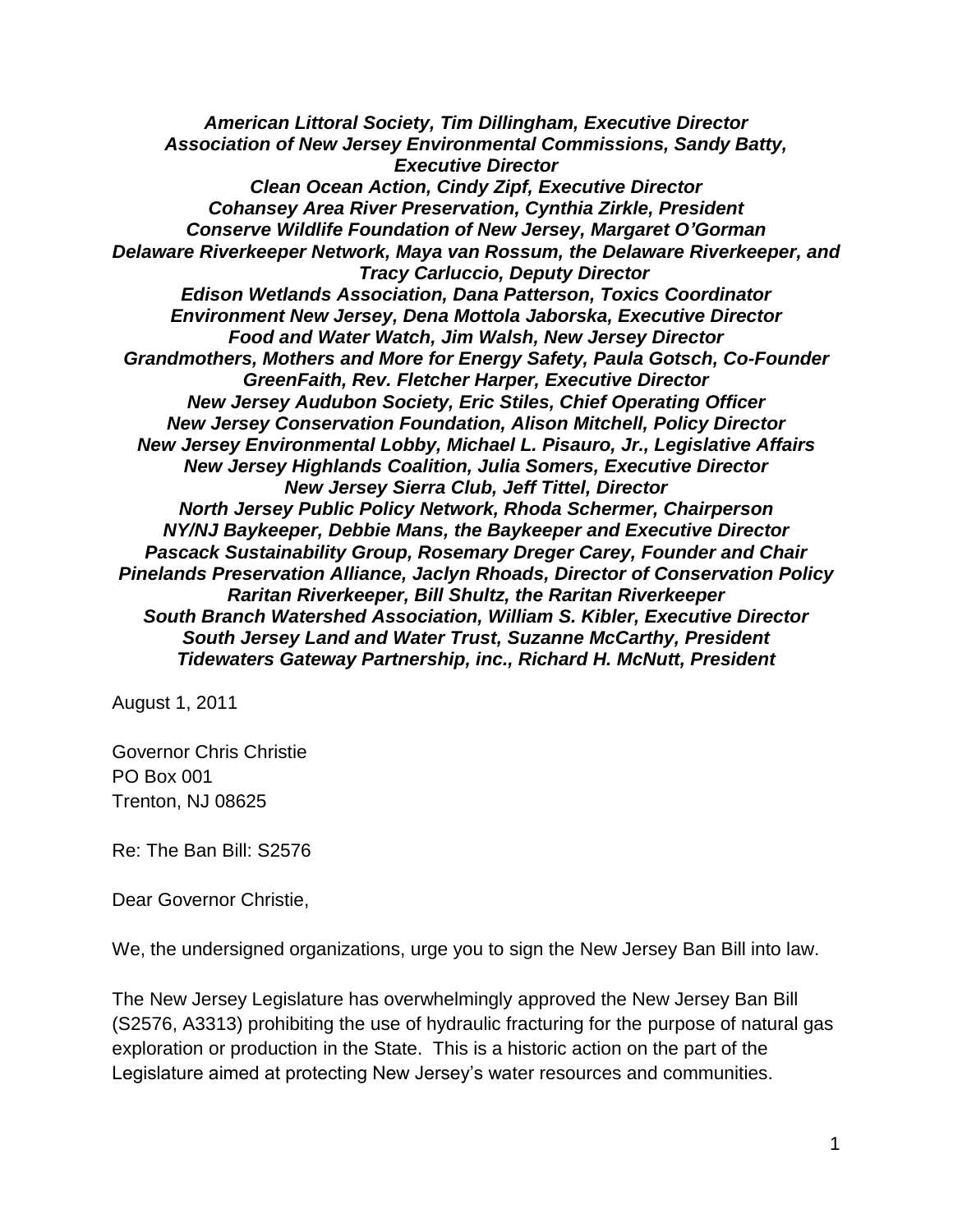It is also remarkable because of the bipartisan support the measure received and the huge margin of favor. In the New Jersey Senate the vote was: Yes, 33; No, 1; Not Voting, 6. In the New Jersey Assembly the vote was: Yes, 58; No, 11; Not Voting, 2, Abstains, 8. This vote undoubtedly reflects the enormous public and constituent support for a ban on hydraulic fracturing in New Jersey.

Everywhere gas drilling is occurring, problems follow. In Pennsylvania, PADEP records show about 11 violations of environmental permits by gas and oil company operators every day.<sup>1</sup> In 2010, there were about 6 per day. As gas drilling quickly expands, violations proliferate. And some of the biggest, most profitable companies have the most violations. Chesapeake Energy (132), Chief Oil and Gas (174), Cabot (114), Anadarko (75), Talisman Energy (153), East Resources (74), and Exxon Mobile/XTO (66) top the list as the worst.

Why are there problems? Because hydraulic fracturing, or "fracking", isn't safe. Gas drilling regulations aren't adequate and the technology itself isn't advanced enough to prevent substantial damage to the environment. Even with the best available technology, methane and chemicals are escaping into ground and surface water.<sup>2</sup> Harmful human health and environmental impacts are the result.

Due to years of lobbying by the industry, the oil and gas industry is exempt from protections in the Clean Air Act, the Clean Water Act, the Superfund law, the Resource Conservation and Recovery Act, and the Safe Drinking Water Act. In addition, they are not covered by public right-to-know provisions under the Emergency Planning and Community Right-to-Know Act. These exemptions make it impossible to sufficiently address gas drilling at the State level; without federal regulatory reform fracking will never be safe.

Governor Christie, we have a rare moment in time when New Jersey can take real action to protect its water resources – action that will prevent pollution for present and future generations. Preventing pollution is the best investment that can be made in the State's future.<sup>3</sup>

 $\overline{a}$ 

<sup>&</sup>lt;sup>1</sup><http://www.dep.state.pa.us/dep/deputate/minres/oilgas/OGInspectionsViolations/OGInspviol.htm>

<sup>&</sup>lt;sup>2</sup>[http://www.nytimes.com/interactive/us/DRILLING\\_DOWN\\_SERIES.html;](http://www.nytimes.com/interactive/us/DRILLING_DOWN_SERIES.html)

[http://www.nicholas.duke.edu/cgc/HydraulicFracturingWhitepaper2011.pdf;](http://www.nicholas.duke.edu/cgc/HydraulicFracturingWhitepaper2011.pdf)

[http://www.delawareriverkeeper.org/resources/Reports/Rubin%20report%20finalfinalTOC4.9%202011%2](http://www.delawareriverkeeper.org/resources/Reports/Rubin%20report%20finalfinalTOC4.9%202011%20.pdf) [0.pdf.](http://www.delawareriverkeeper.org/resources/Reports/Rubin%20report%20finalfinalTOC4.9%202011%20.pdf)

<sup>3</sup> <http://www.ecy.wa.gov/programs/hwtr/p2/whatisp2.html>